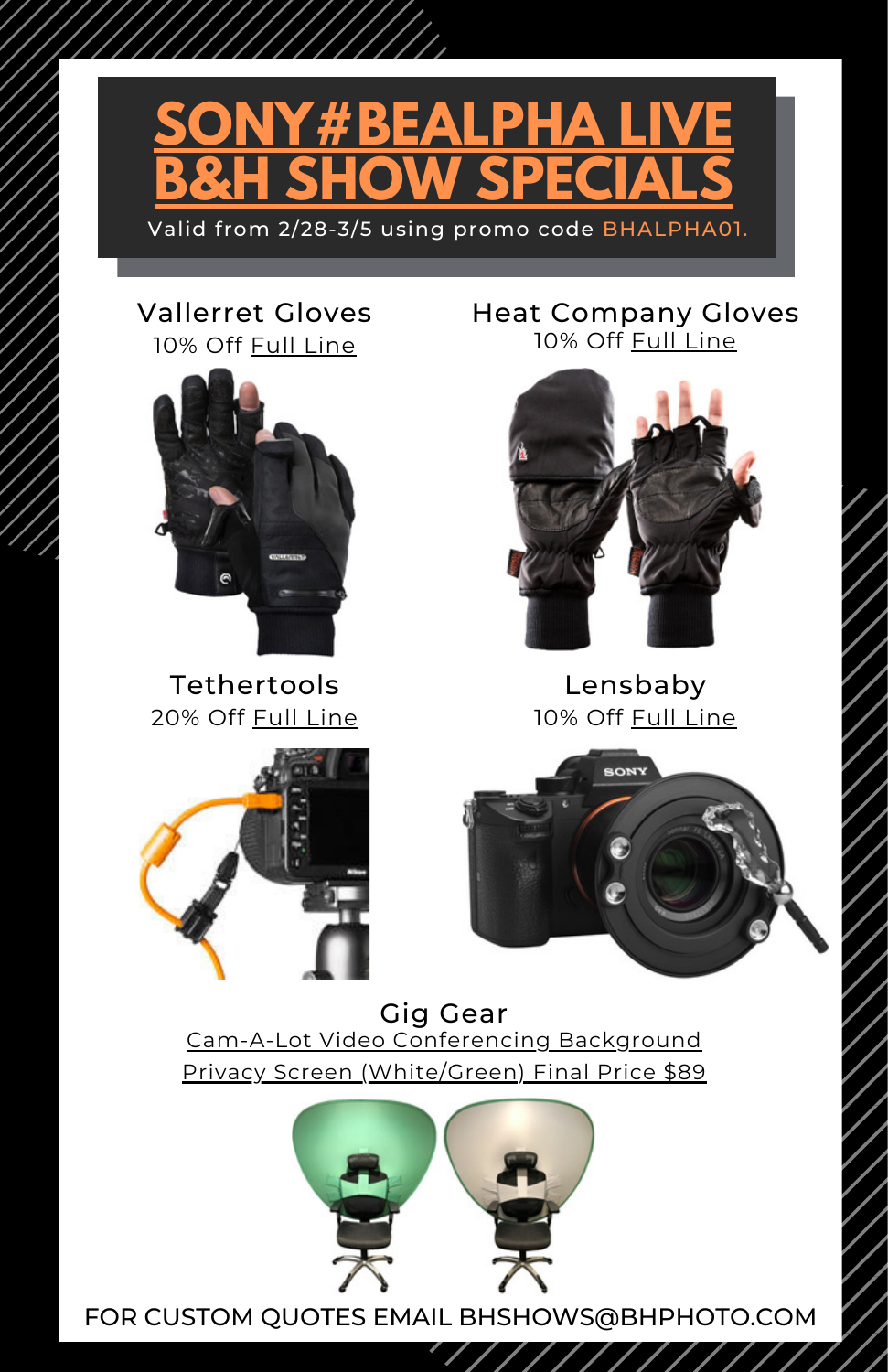

5% Off Full [Line](https://www.bhphotovideo.com/c/search?q=novoflex&filters=fct_brand_name:novoflex,fct_category:lens_adapters_3420%7Cother_macro_accessories_3067%7Ctripod_legs_2636) Novoflex

10% Off [Tripods](https://www.bhphotovideo.com/c/buy/Tripod-Systems/ci/15919/N/4232861050) Manfrotto

10% Off Full [Line](https://www.bhphotovideo.com/c/search?Ntt=mindshift&N=0&InitialSearch=yes&sts=ma) Mindshift

10% Off Full [Line](https://www.bhphotovideo.com/c/search?Ntt=peak%20design&N=0&InitialSearch=yes&sts=ma) Peak Design

10% Off Full [Line](https://www.bhphotovideo.com/c/search?Ntt=wandrd&N=0&InitialSearch=yes&sts=ma) Wandrd

10% Off Full [Line](https://www.bhphotovideo.com/c/search?Ntt=nomatic&N=0&InitialSearch=yes&sts=ma) Nomatic

10% Off [Tripods](https://www.bhphotovideo.com/c/products/Tripods-Support/ci/8159/N/4294543169?filters=fct_brand_name%3Agitzo) Gitzo

> 10% Off Full [Line](https://www.bhphotovideo.com/c/buy/Shop-by-Brand-Think-Tank-Photo/ci/4/phd/4082057080/N/4294255798?origSearch=think%20tank%20photo) Think Tank

10% Off Full [Line](https://www.bhphotovideo.com/c/browse/Tenba/ci/4272/N/4232861019?origSearch=tenba) Tenba

10% Off Full [Line](https://www.bhphotovideo.com/c/search?q=black%20rapid&filters=fct_brand_name:blackrapid,fct_category:camera_straps_283) Black Rapid

10% Off Full [Line](https://www.bhphotovideo.com/c/search?Ntt=Shimoda&N=0&InitialSearch=yes&sts=ma) Shimoda



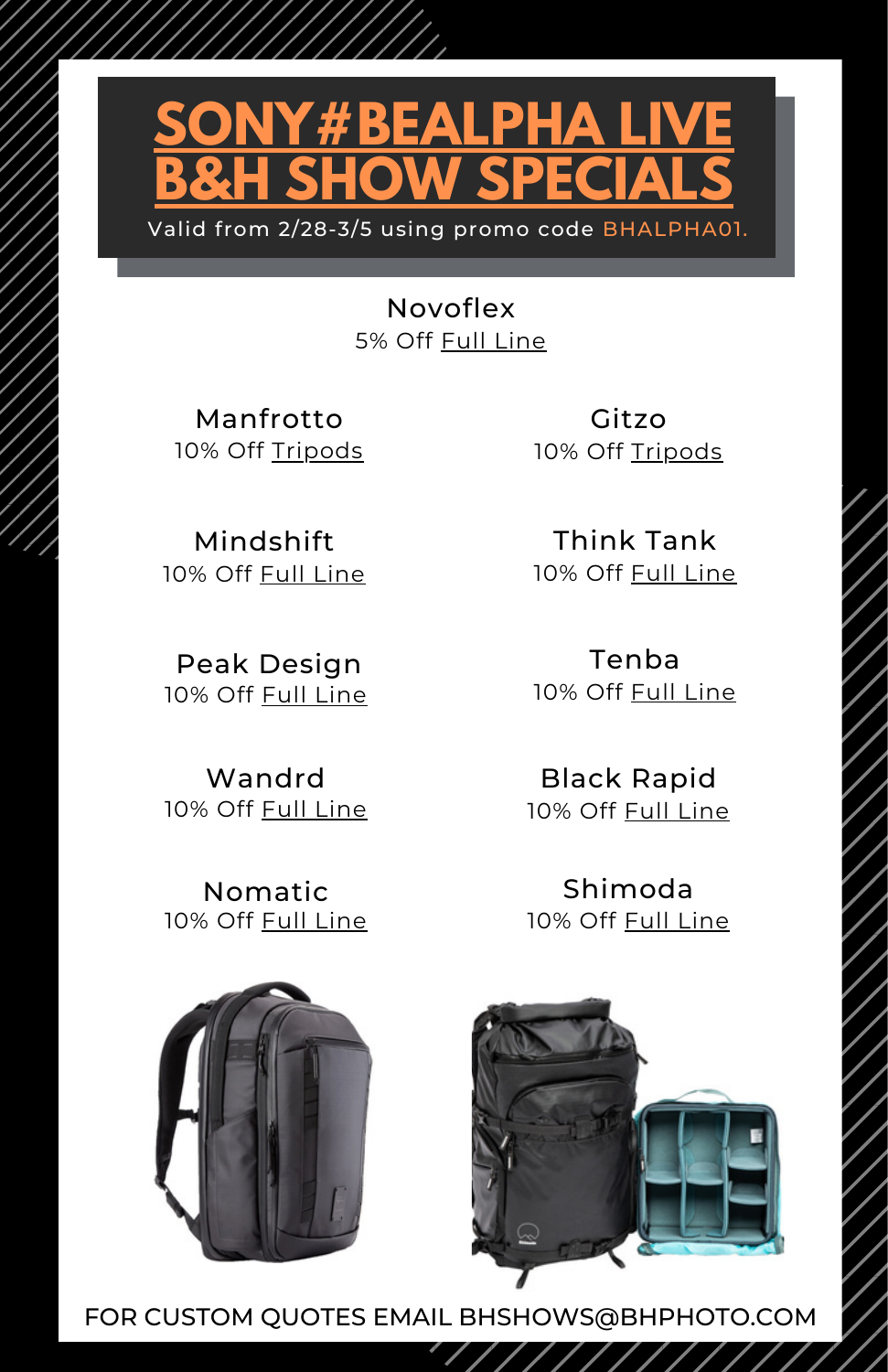

## 5% Off Full [Line](https://www.bhphotovideo.com/c/buy/Shop-by-Brand-X-Rite/ci/4/phd/4291109525/N/4294255798&sts=br) X-Rite



[Pro](https://www.bhphotovideo.com/c/product/1611906-REG/capture_one_88200202_pro_21_download.html) 21 Final [Price](https://www.bhphotovideo.com/c/product/1536186-REG/phase_one_88200033_capture_one_pro_download.html) \$199 Pro 21 for [Sony](https://www.bhphotovideo.com/c/product/1611908-REG/capture_one_88200204_pro_21_for_sony.html) Final [Price](https://www.bhphotovideo.com/c/product/1536186-REG/phase_one_88200033_capture_one_pro_download.html) \$129 Pro 21 for [Fuji](https://www.bhphotovideo.com/c/product/1611907-REG/capture_one_88200203_pro_21_for_fujifilm.html) Final [Price](https://www.bhphotovideo.com/c/product/1536186-REG/phase_one_88200033_capture_one_pro_download.html) \$129 Pro 21 for [Nikon](https://www.bhphotovideo.com/c/product/1611909-REG/capture_one_88200205_pro_21_for_nikon.html) Final [Price](https://www.bhphotovideo.com/c/product/1536186-REG/phase_one_88200033_capture_one_pro_download.html) \$129 Capture One

## Datacolor

SpyderX Pro [Colorimeter](https://www.bhphotovideo.com/c/product/1456247-REG/datacolor_sxp100_spyder_x_pro_colorimeter.html) Final Price [\\$99.99](https://www.bhphotovideo.com/c/product/1536186-REG/phase_one_88200033_capture_one_pro_download.html) SpyderX Elite [Colorimeter](https://www.bhphotovideo.com/c/product/1456249-REG/datacolor_sxe100_spyder_x_elite_colorimeter.html) Final Price [\\$169.99](https://www.bhphotovideo.com/c/product/1536186-REG/phase_one_88200033_capture_one_pro_download.html) [SpyderPRINT](https://www.bhphotovideo.com/c/product/838847-REG/Datacolor_S4SR100_Spyder4_Print_SR.html) Final [Price](https://www.bhphotovideo.com/c/product/1536186-REG/phase_one_88200033_capture_one_pro_download.html) \$249 [SpyderX](https://www.bhphotovideo.com/c/product/1483484-REG/datacolor_sxssr100_spyderx_studio.html) Studio Final [Price](https://www.bhphotovideo.com/c/product/1536186-REG/phase_one_88200033_capture_one_pro_download.html) \$349 [SpyderX](https://www.bhphotovideo.com/c/product/1561085-REG/datacolor_sxpk050_spyderx_photo_kit.html) Photo Kit Final Price [\\$199.95](https://www.bhphotovideo.com/c/product/1536186-REG/phase_one_88200033_capture_one_pro_download.html)

> 10% Off Full [Line](https://www.bhphotovideo.com/c/browse/Lexar/ci/5572/N/4232860377?origSearch=lexar) Lexar

[Foldable](https://www.bhphotovideo.com/c/product/1428271-REG/v_flat_world_001_foldable_v_flat_black_white.html) V-Flat Final Price \$169 [2-Pack](https://www.bhphotovideo.com/c/product/1440126-REG/v_flat_world_foldable_v_flat_kit_black_white.html) Final Price \$319 V-Flat World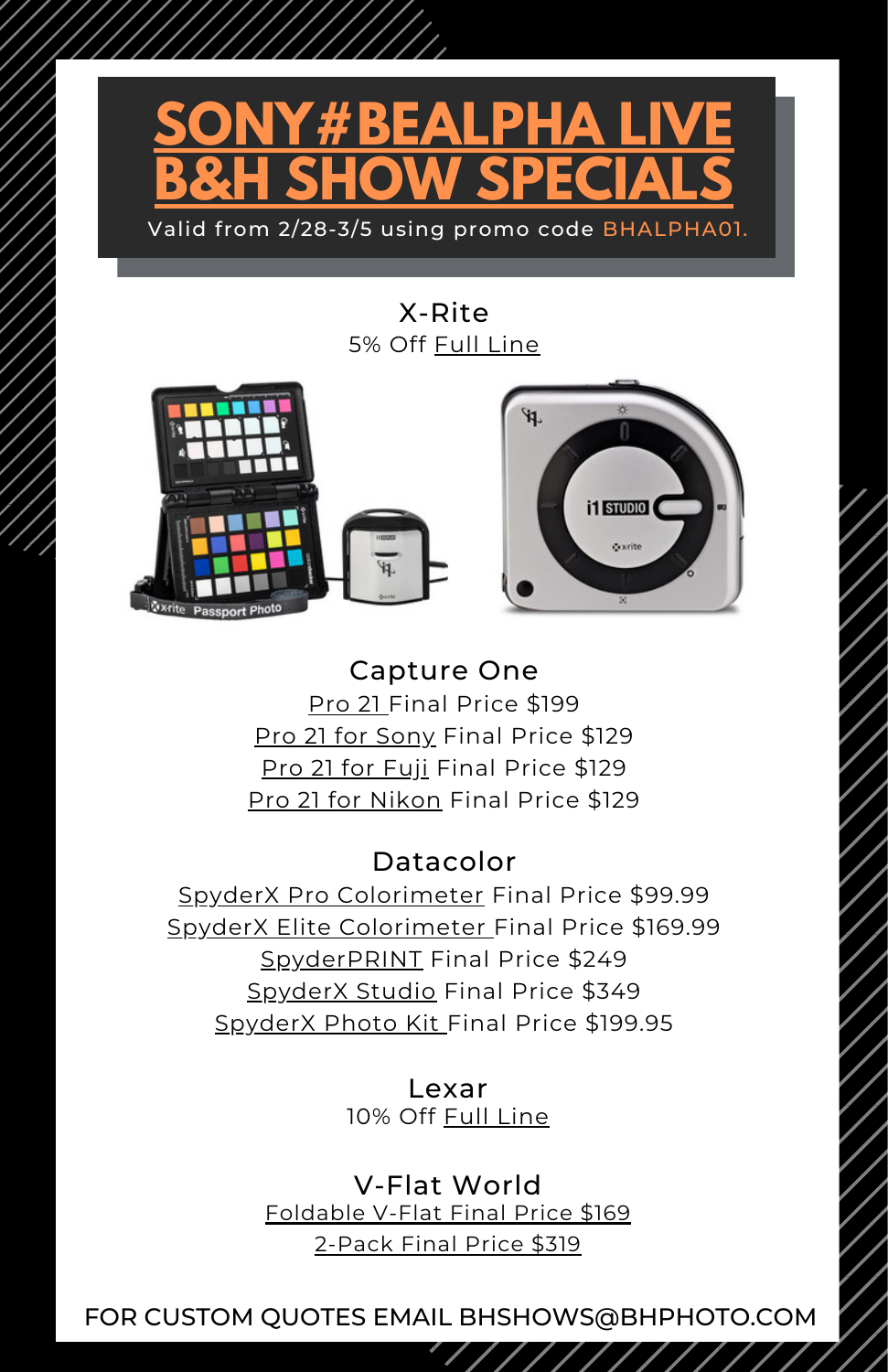

#### 20% Off Full [Line](https://www.bhphotovideo.com/c/browse/Vello/ci/17767/N/4205057820?origSearch=vello%20) Vello Accessories





10% Off Dry [Cabinets](https://www.bhphotovideo.com/c/search?Ntt=ruggard+dry+cabinets&N=0&InitialSearch=yes&sts=ma) and Rain [Covers](https://www.bhphotovideo.com/c/search?Ntt=ruggard+rain+covers&N=0&InitialSearch=yes&sts=ma) Ruggard



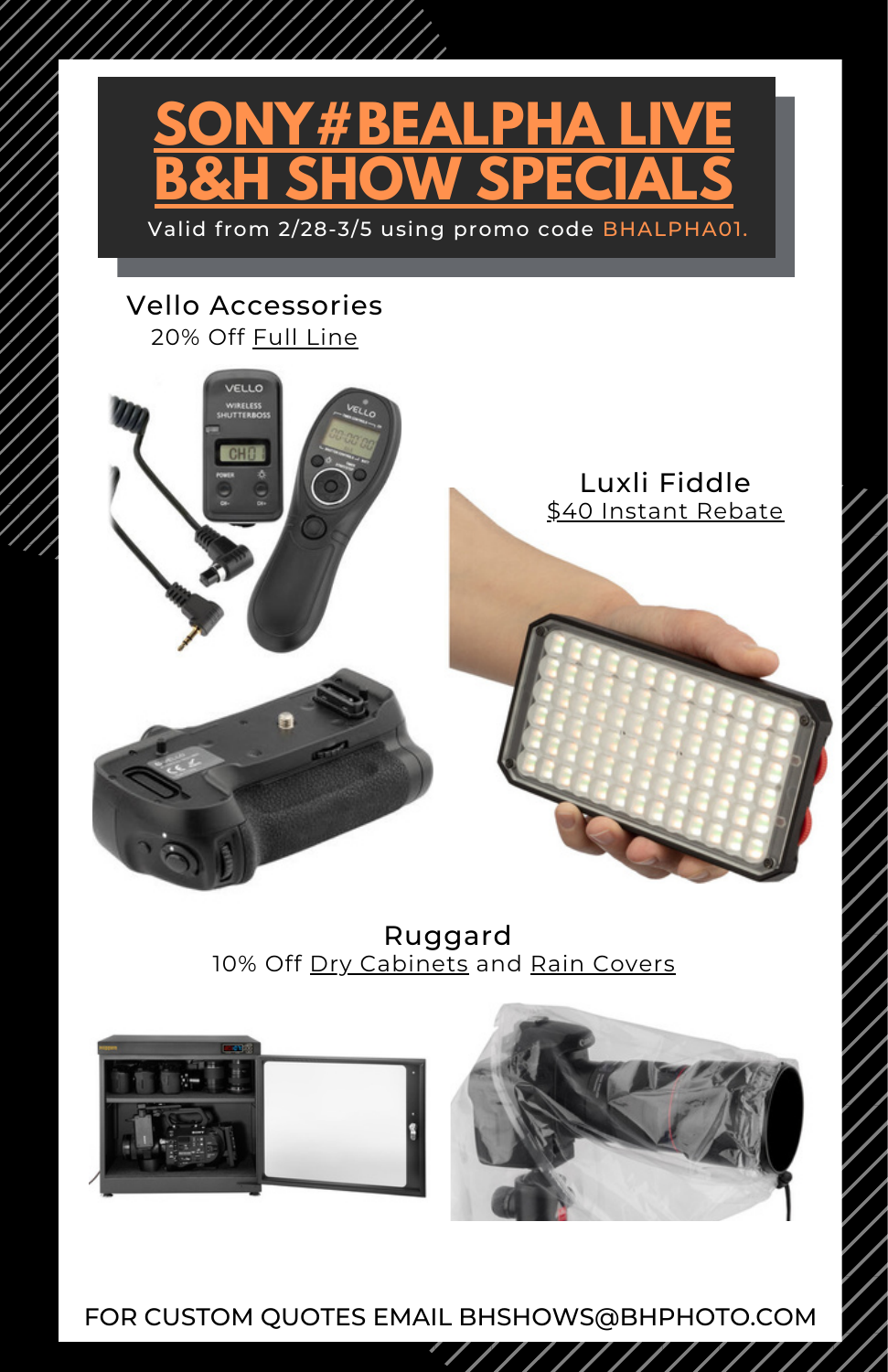# **SONY#BEALPHA LIVE B&H SHOW SPECIALS**

Valid from 2/28-3/5 using promo code BHALPHA01.

\$279 [AD200](https://www.bhphotovideo.com/c/product/1465859-REG/godox_ad200pro_ttl_pocket_flash.html) Pro \$399 [AD300](https://www.bhphotovideo.com/c/product/1578646-REG/godox_ad300pro_ad300_pro_outdoor_flash.html) Pro \$519 [AD400](https://www.bhphotovideo.com/c/product/1422940-REG/godox_ad400pro_wistro_all_in_1_outdoor.html) Pro \$719 [AD600](https://www.bhphotovideo.com/c/product/1422940-REG/godox_ad400pro_wistro_all_in_1_outdoor.html) Pro 10% Off Flashes and [Triggers](https://www.bhphotovideo.com/c/search?Ntt=godox+flashes&N=0&InitialSearch=yes&sts=ma) Godox

> 15% Off Select [Models](https://www.bhphotovideo.com/c/search?q=litra) Litra

> > 10% Off Full [Line](https://www.bhphotovideo.com/c/search?Ntt=magmod&N=0&InitialSearch=yes&sts=ma) Magmod

> > > Impact

10% Off [Air-Cushioned](https://www.bhphotovideo.com/c/product/1258466-REG/impact_ls_8ai_air_cushioned_light_stand_black.html) 8' Light Stand 10% Off Turtle Base [C-Stand](https://www.bhphotovideo.com/c/product/372016-REG/Impact_CT40MKIT_Master_Century_C_Stand.html) Kit - 10.75' Chrome 10% Off Turtle Base [C-Stand](https://www.bhphotovideo.com/c/product/850444-REG/Impact_ls_ct40mbk_Turtle_Base_C_Stand_Kit.html) Kit - 10.75' Black 10% Off LS-RL7 7.2' [Reverse](https://www.bhphotovideo.com/c/product/900768-REG/impact_ls_rl7_6_2_reverse_legs.html) Legs Light Stand 10% Off [Multiboom](https://www.bhphotovideo.com/c/product/272945-REG/Impact_3218_Multiboom_Light_Stand_Reflector_Holder.html) Light Stand and Reflector Holder (13') \$99 Impact 5-In-1 [Collapsible](https://www.bhphotovideo.com/c/product/1378889-REG/impact_5_in_1_collapsible_circular_reflector.html) Circular Reflector Kit (42") \$34.95 Impact [QuickStick+](https://www.bhphotovideo.com/c/product/888976-REG/impact_qb_qsp_quickstik_plus_telescopic_handle.html) Telescopic Handle